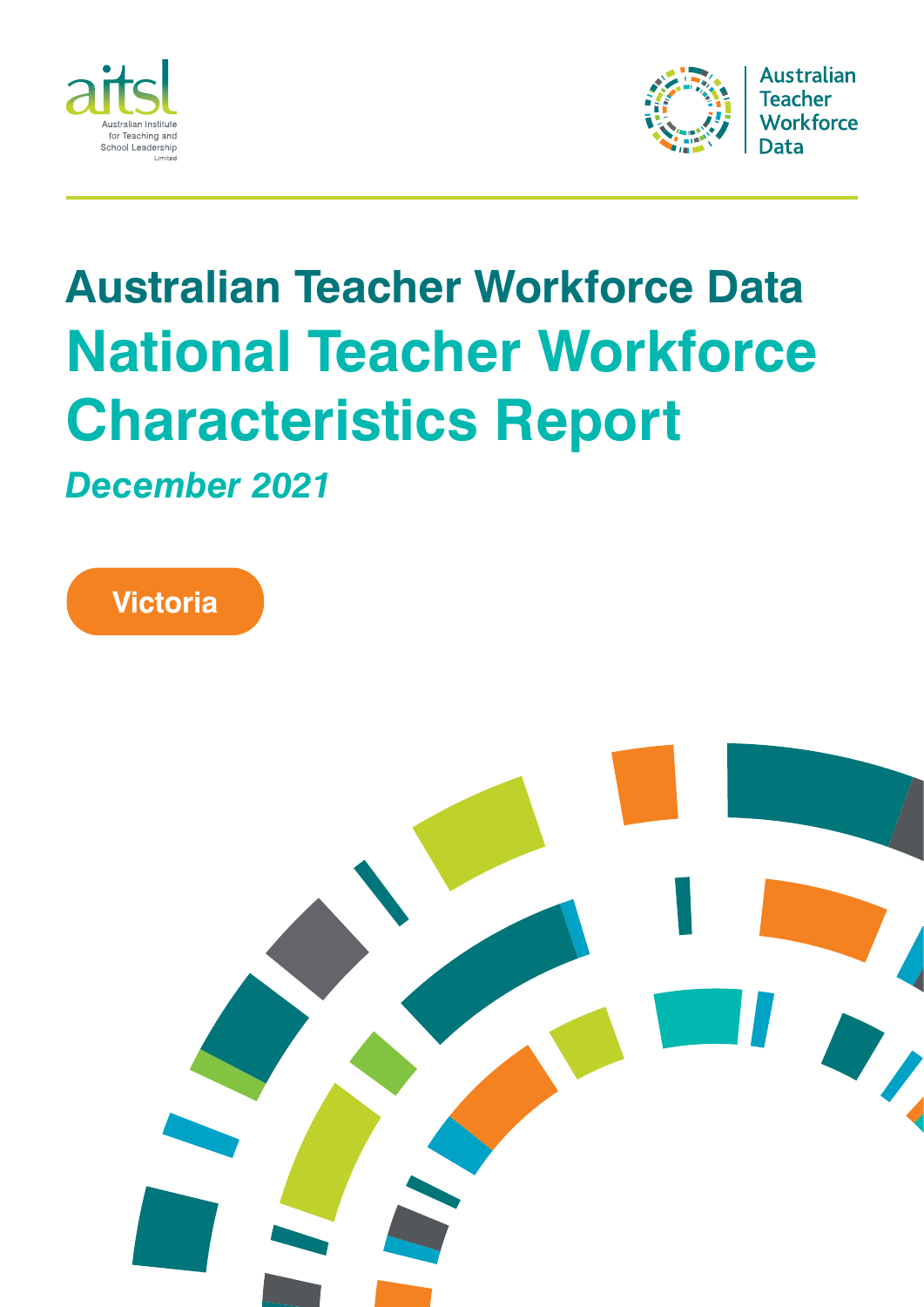© Education Services Australia 2021, as the legal entity for the Education Ministers Meeting.

#### ISBN 978-1-925192-77-3

Education Ministers Meeting owns the copyright for this publication. This publication, or any part of it, may be used freely for non-profit education purposes only, provided the source is clearly acknowledged.

Please cite this publication as:

*Australian Teacher Workforce Data: National Teacher Workforce Characteristics Report - Victoria, December 2021* (the ATWD Teacher Workforce Report - VIC).

The publication may not be sold or used for any other commercial purpose. Other than permitted above or by the *Copyright Act 1968* (Cwlth), no part of this publication may be reproduced, stored, published, performed, communicated or adapted, regardless of the form or means (electronic or otherwise), without prior written permission of the copyright owner.

Enquiries regarding copyright should be directed to: AITSL, PO Box 299, Collins Street West, VIC 8007, Australia. This project was funded by Education Ministers Meeting.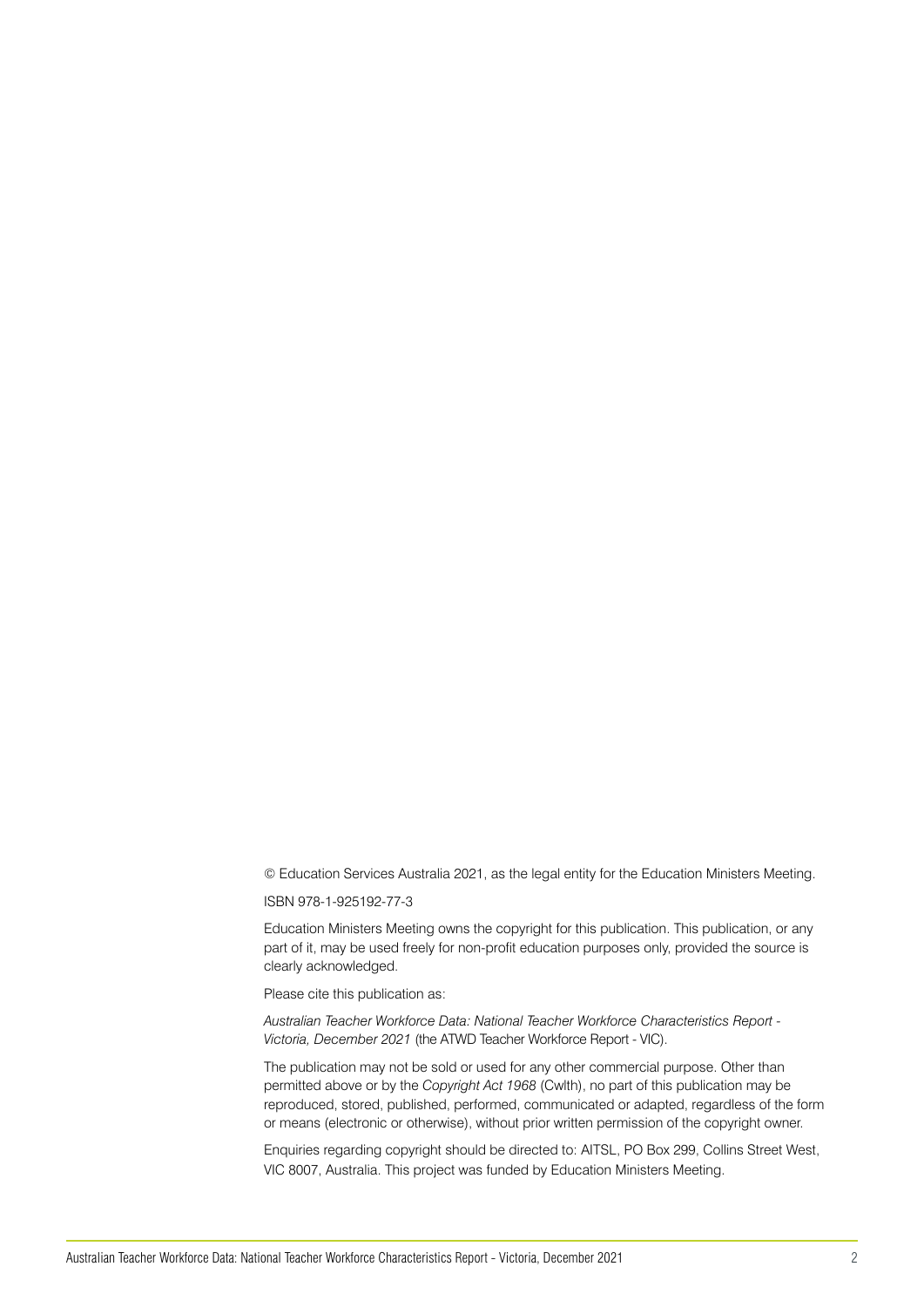# **About State Profiles**

The State Profiles provide state and territory level information as part of the overall picture of the teaching profession provided in the *Australian Teacher Workforce Data: National Teacher Workforce Characteristics Report (December 2021*).

The profile for each jurisdiction provides descriptive statistics on the teaching workforce in that jurisdiction, compared to the results from across all participating jurisdictions for 2018.

For 2018, the *Australian Teacher Workforce Data: National Teacher Workforce Characteristics Report (December 2021)* includes data from, and reports only on, the workforce characteristics across South Australia, New South Wales, the Northern Territory, and Victoria. From 2020 the ATWD will report on national workforce trends and include data from all states and territories.

The section numbers within the state profiles correspond to the chapter numbers in the main report.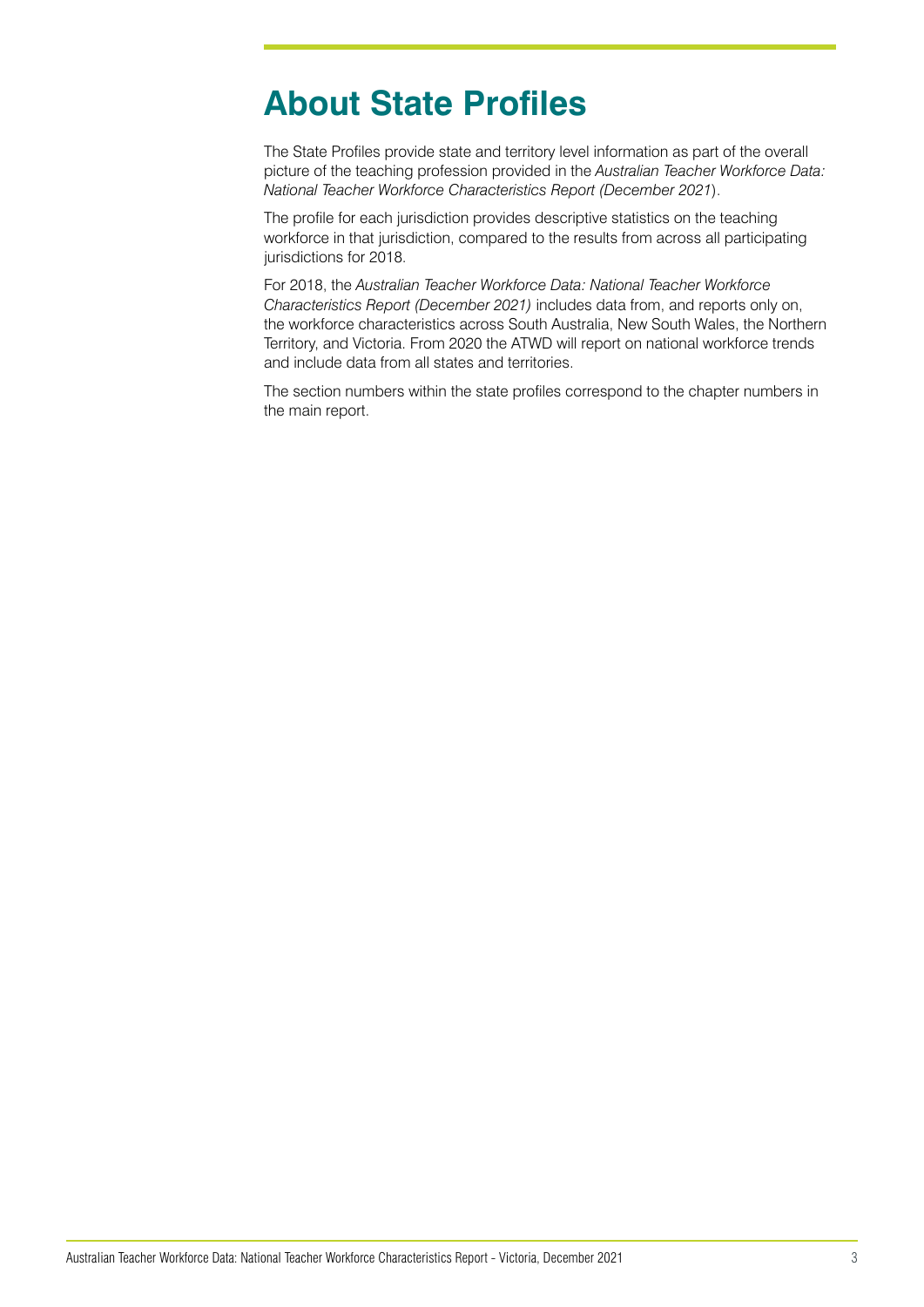# **Victoria**

#### **2. About the data**

The data in this state profile is drawn from 2018 teacher registration data from the Victorian Institute of Teaching. While the Victorian Institute of Teaching, the regulatory authority in Victoria, supplied workforce registration data, Victoria did not participate in the ATWD Teacher Survey until 2019.

### **3. All registered teachers**

In 2018, the total number of teachers registered with the Victorian Institute of Teaching and currently practising was 127,837.<sup>1</sup> Their demographic characteristics are provided in *Figure VIC-1*.





**Source:** Teacher Registration Authority

1 The Victorian Institute of Teaching data did not include teachers who were registered but not practising, and so the size of this pool may be underestimated.